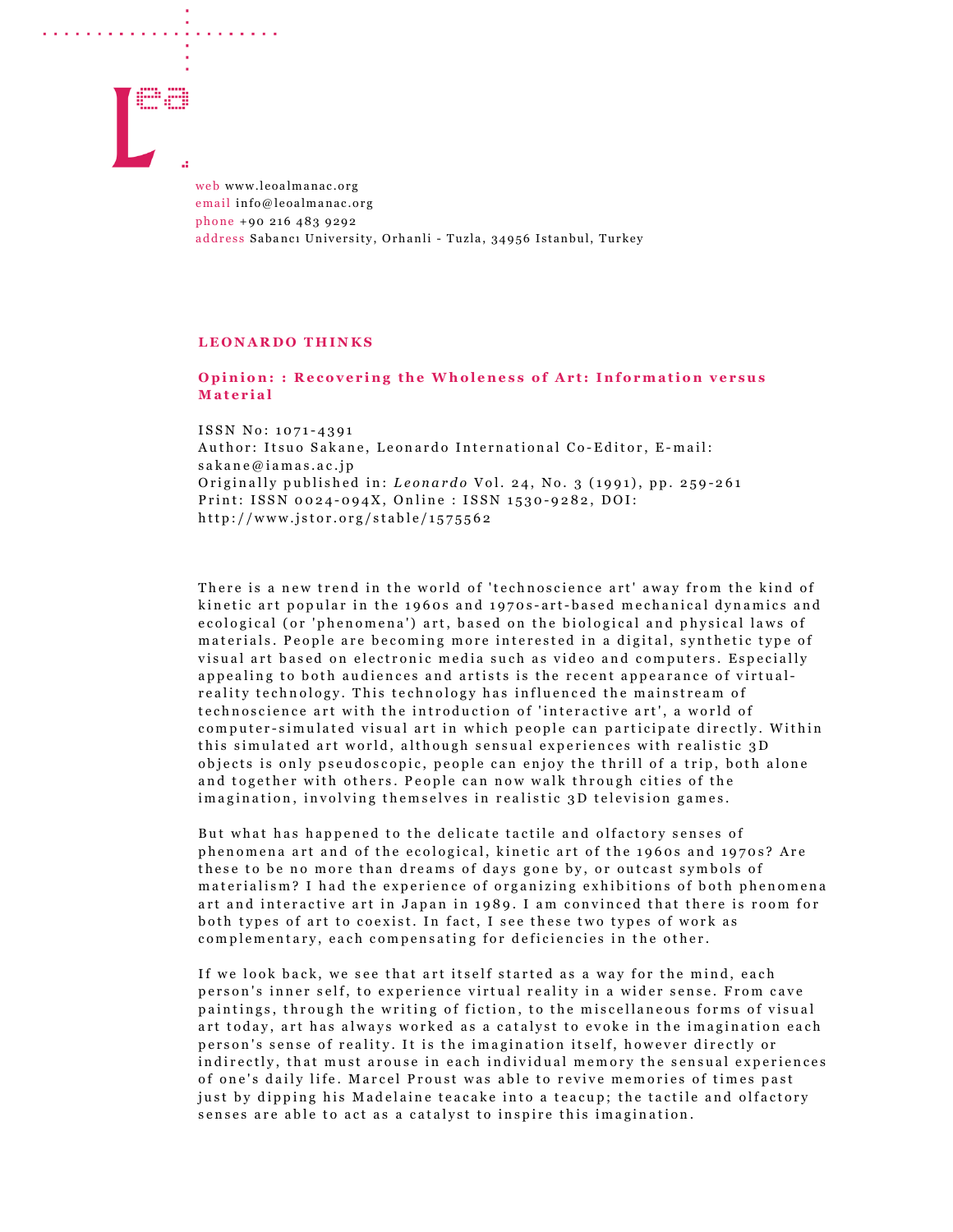

a construction of the construction of the construction of the construction of the construction of the construction of the construction of the construction of the construction of the construction of the construction of the

When we compare such vivid sensual experience of daily life in times past to the urban life of today's consumer, automation technology, we often feel that we have lost contact with the vividness of nature. The recent appearance of virtual-reality art might, in a sense, be running parallel to the modern sociopsychological human condition.

Although it is no doubt a great challenge and a great act of creation to develop the technology to stimulate a realistic relationship between people and environment, one has to wonder why artists, who are likely to be among the more insightful and sensitive of human beings, must confine their activities to a narrow monologue within virtual-reality digital technology. We need to be more concerned with the role of art as it affects all of us. Art has, of course, always been humanity's highest form of the expression of freedom and imagination. But, at the same time, art might well have started, as Jacob Bronowski suggested, as a tool for human survival. We have relied on the compensating power of art for centuries. Since the Renaissance, we have seen art not merely as a kind of 'sleeping pill' but also as something with genuine healing power, a stimulant to recovery. It is in such society as ours, in which one tends to be unable to distinguish between reality and artificial reality and ends up chasing daydreams, that the healing power of art is most effective.

We understand now what Joseph Beuys wanted to express by using raw materials in his artworks. He used organic and inorganic substances such as fat, felt, beeswax and copper metal in his works not only as a metaphor for his own critical experiences in wartime but also as a form of social and ecological art. His inner motivation is evident in his active membership in the Green Party.

I am not at all against the art of virtual reality. I value it highly and believe in it, frankly, as a way to connect our minds to our environment. In our interactive art exhibitions, we watched how much people enjoyed the artificialreality art created and presented by such unique pioneers in this genre as Myron Krueger, Jeffrey Shaw, David Rokeby, Vincent John Vincent and Ed Tannenbaum. Rokeby, for example, showed that the media can work as tools to help disabled people make music. He tries to use virtual-reality media not to escape reality but rather to gaze at it more directly. Nor do I overlook the positive role that information media technology such as the television, telephone and facsimile have played recently in helping generate global consensus on environmental problems and issues of human rights.

Let me make clear at this point that what I am arguing for is a balance between both types of art in this age. A harmony is possible in our personal and social lives between the art of synthetic reality, based on information technology, and the art of the five human senses, based on material.

I have a vivid memory of a visit, in 1971, to the Museum of Fine Arts in Boston, where I saw an exhibition called Earth, Air, Fire, Water: Elements of Art. It was an eye-opening show for the public: the flow of liquid, the power of surface tension, hidden solar energy and the behavior of natural phenomena. The experience reminded me of the philosophical point of view expressed by Gyorgy Kepes in New Landscape, his collection of essays and photographs on natural materials and phenomena as seen from a scientific perspective [1]. A similar approach to art can be traced back to Goethe or Rudolf Steiner and is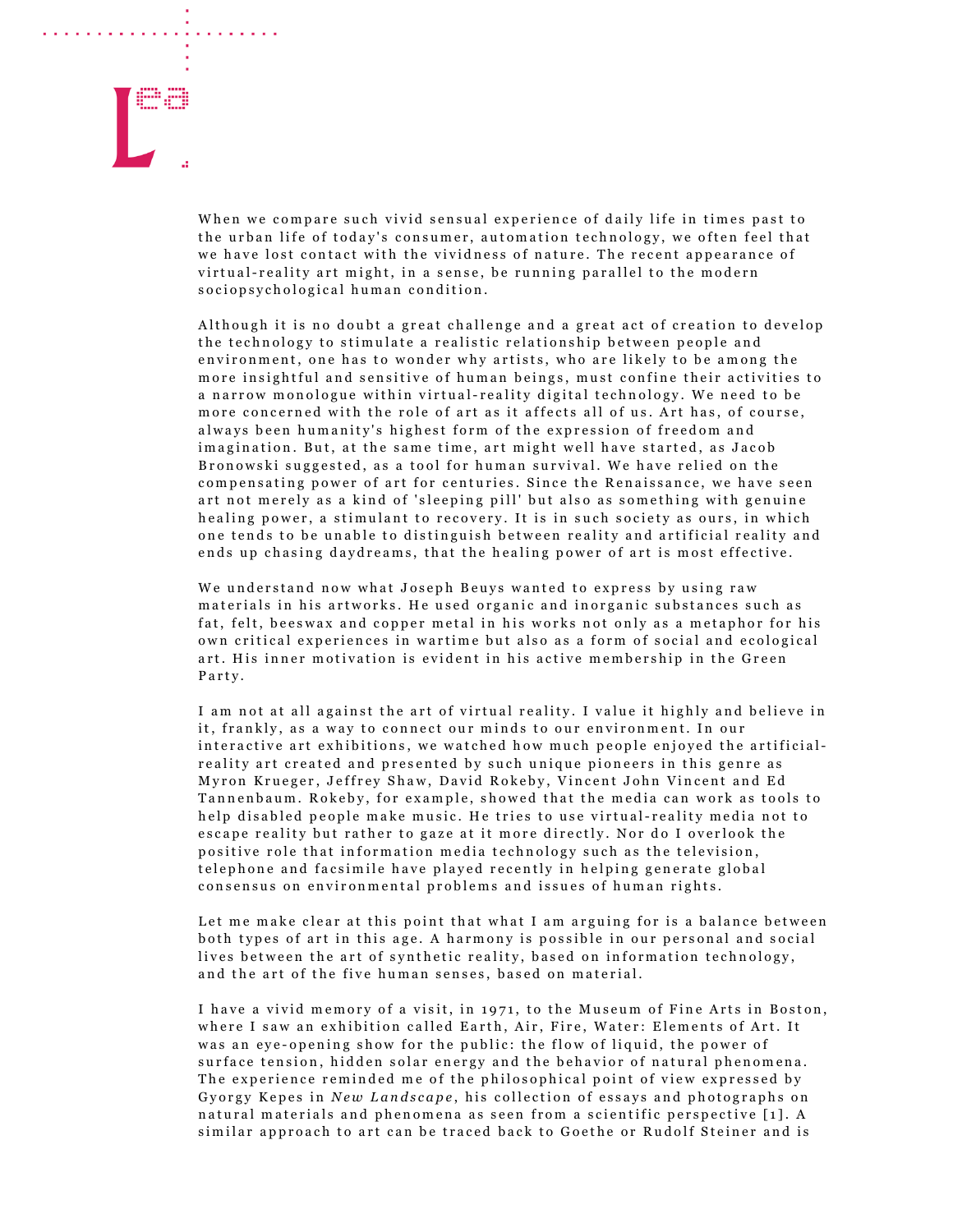

a construction of the construction of the construction of the construction of the construction of the construction of the construction of the construction of the construction of the construction of the construction of the

more closely related to the ecological problems we face today. It was also reflected in the adventure-filled Exploratorium as a place for everybody to participate with their own five senses in the wonders of art and science.

Even more memorable than my visit to the Boston exhibition was an earlier exhibition on the East Coast of the United States. It was a 'software' show at the Jewish Museum in New York, full of information technology. In it were many pioneering technoscience artworks in virtual reality. Even Nicholas Negrapontes's Seek, an experimental model of the computer city of the future, was displayed there. There were also many examples of an integration between computer technology and natural phenomena in this show.

On my way back to Japan from the United States in 1971, I visited the University of Utah and experienced a very innovative, head-mounted device containing a 3D viewing glass. This glass enabled the wearer to walk around in a wire-framed computer-graphics image floating within the room. It was actually the prototype of the 3D viewing helmet in its earliest stages. That was a time, the early 1970s, in which people participated in both types of te chnoscience art and switched back and forth from one type to the other.

Of course, it is not necessary for artists to do both types of art. One unique computer-graphics artist, David Em, recently told me that he has switched back to 260 Editorial making sculptures because he felt a strong desire to be able to put his hands on real substances.

There must be several ways for the two types of art to coexist, even now. It is possible to integrate both the computer and material-handling technology. Also it might be useful to find new types human interface between the body's muscular power and virtual and visual environments. Another possibility is the combination of electric discharge phenomena or magnetic-field phenomena and computer-generated images to create a virtual environment. If new sensors could be invented to detect all kinds of delicate types of sensual stimuli, and were it possible to synthesize a more realistic artificial flavor for taste or smell, the sensors would deepen our experiences in the future with virtualreality art. At the same time, however, this innovation would lead to another paradoxical dilemma within such virtual 'total experience': we could easily lose reference to reality within such a hyperreal environment. The trick would be to keep the subtle sensitivity we possess in identifying the difference between real and artificial flavors, for example. The more sensitivity we nurture in our senses, the less we shall be satisfied with virtual reality, although we would not want to lose the contribution of virtual reality to art.

In providing art education to young children, it is urgent that we find a balance among art activities. If all they learn in school is computer literacy, is it really enough that we turn out computer hackers? There must be an alternative way to lead them to interactive dialogue with materials by means of their five senses. Computer power can be connected to both real-life activity and to the creation of mixed-media sculpture and both kinetic and phenomena art. Group training could be conducted to improve the chances of children making contact with the natural environment more often. A good example of this is the Vivarium Project, directed by Alan Kay and Ann Marion, in which children participate not only by creating a computer simulation of the behavior of sea creatures but also by experiencing the actual seaside and interacting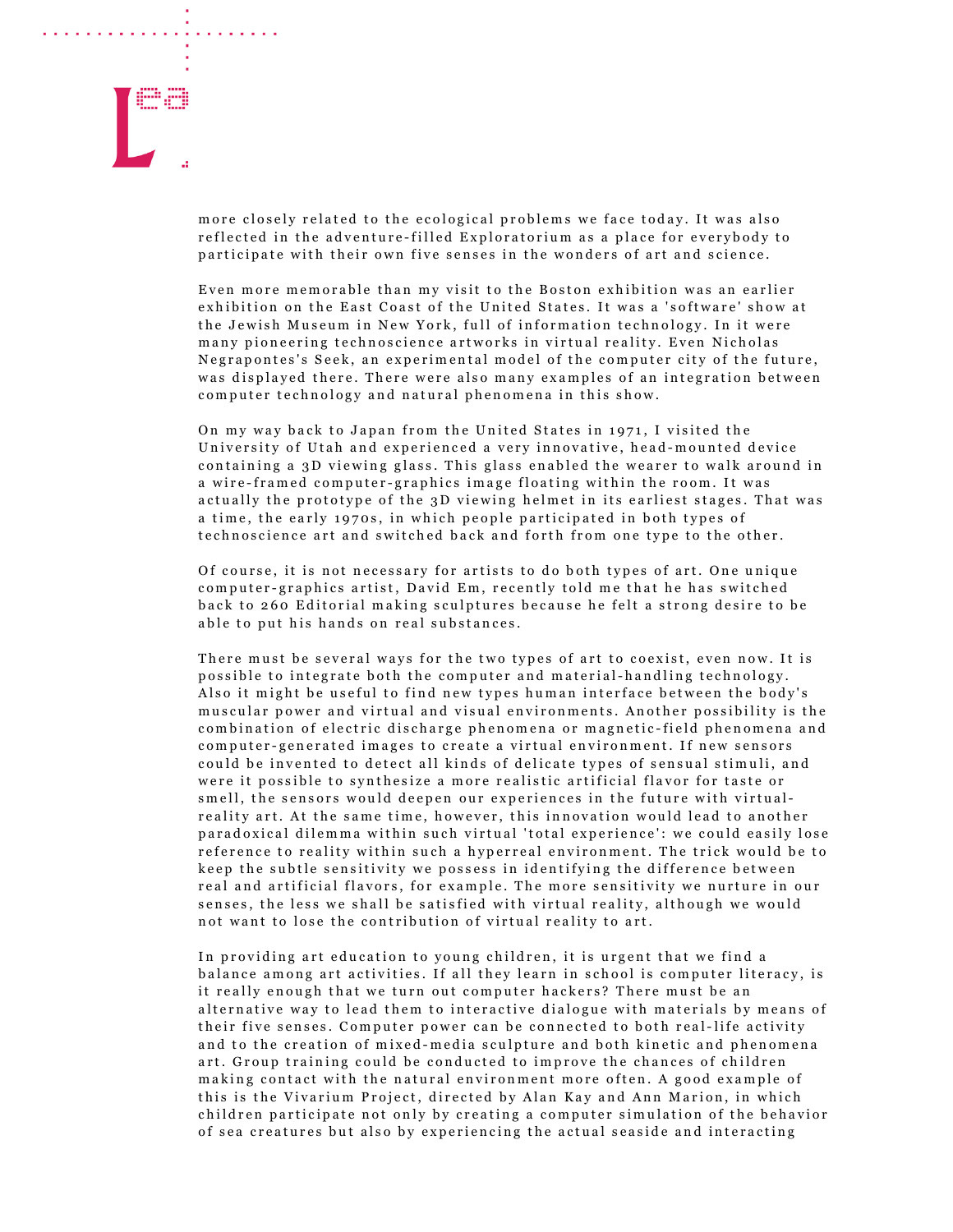

with fish and seaweed in their ecological environment. The project has a healing power over the 'virtual-reality syndrome' from which children often suffer.

David Bohm has said of modern science that it has lost its wholeness and become reductionist. If the main trend in art today continues to follow its present course toward virtual reality, it too will be reductionist and lack a wholeness. It is this wholeness that art today must maintain if we are to ensure the vitality of our future.